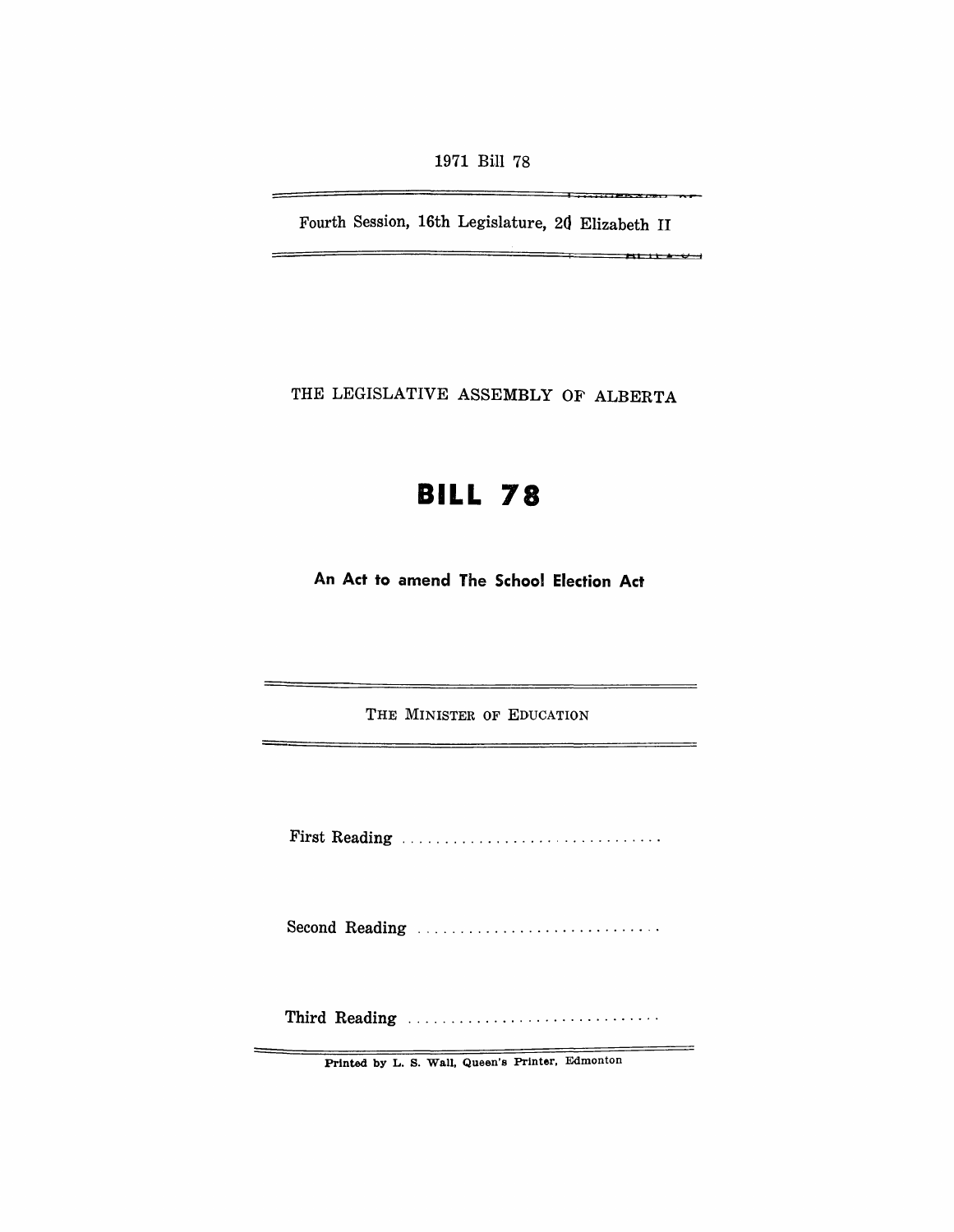# **BILL 78**

## 1971

#### **AN ACT TO AMEND THE SCHOOL ELECTION ACT**

### *(Assented to* , 1971)

HER MAJESTY, by and with the advice and consent of the Legislative Assembly of Alberta, enacts as follows:

1. *The School Election Act is amended.* 

2. *Section* 7, *subsection* (1) *is amended by adding after the words* "other board, municipality or person" *the words*  "to prepare a list of electors and".

*3. This Act comes into force on the day upon which* it *is assented to.*